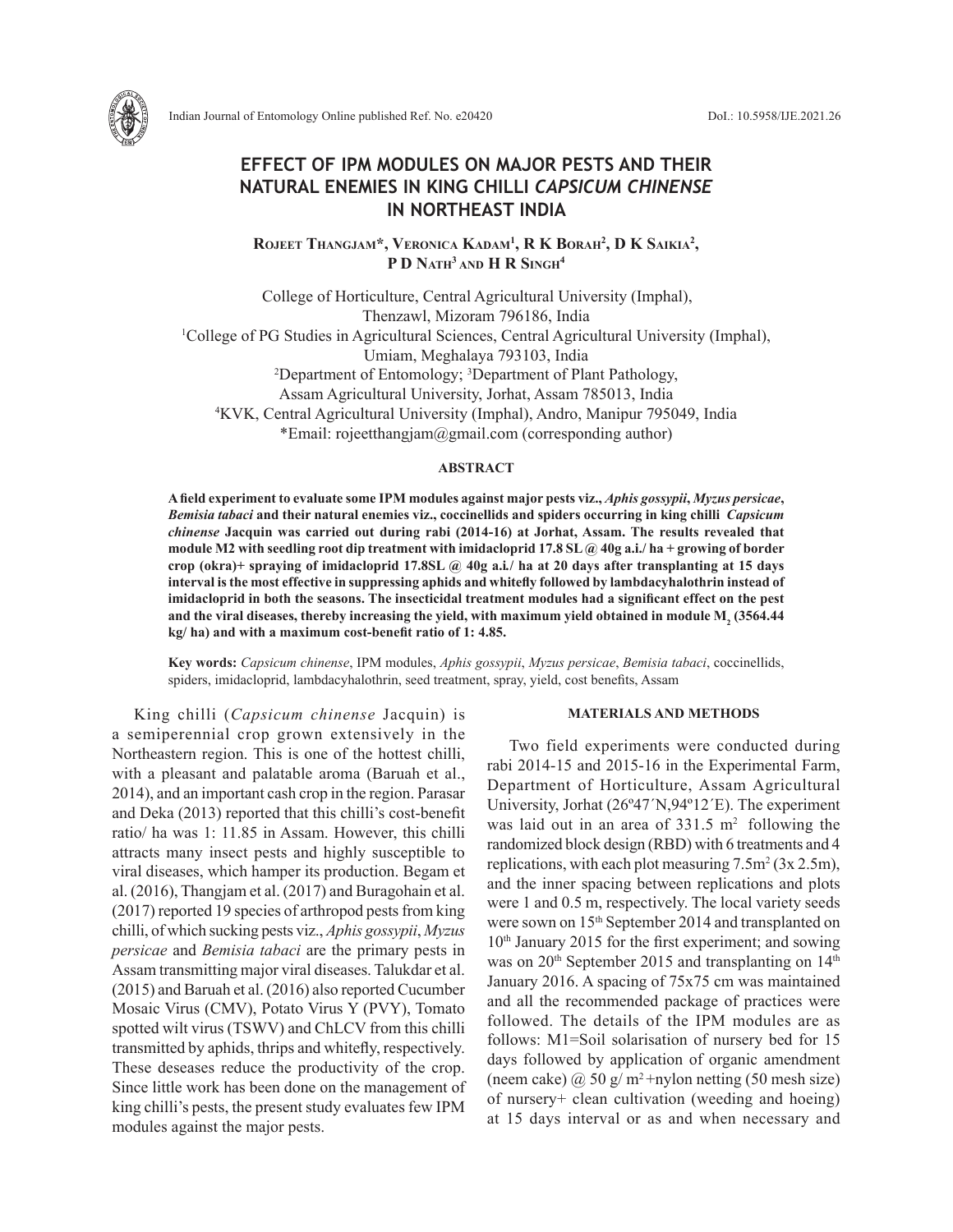spraying of NSKE @4% at 20 days after transplanting at 15 days interval (4 sprays); M2= Seedling root dip treatment with imidacloprid 17.8SL  $\omega$  40 g a.i./ ha for 30 min just before transplanting+ growing of border crop (okra) 30 days before transplanting the main crop and spraying of imidacloprid 17.8SL @ 40g a.i*.*/ ha at 20 days after transplanting at 15 days interval (4 sprays); M3= Seedling root dip treatment with imidacloprid 17.8SL @ 40 g a.i*.*/ ha for 30 min just before transplanting+ growing of border crop (marigold) 30 days before transplanting the main crop+ spraying of emamectin benzoate 5%SG @ 10 g a.i./ ha at 20 days after transplanting at 15 days interval (4 sprays); M4= Seedling root dip treatment with imidacloprid 17.8SL @ 40 g a.i*.*/ ha for 30 min just before transplanting+ growing of border crop (maize) 30 days before transplanting the main crop and spraying of lambda cyhalothrin 5EC @ 25 g a.i*.*/ ha starting from 20 days after transplanting (4 sprays); M5= Releases of *Trichogramma chilonis* 6 times @ 1 lakh/ ha/ week at 10 days interval+ spraying of *Beauveria bassiana*  @ 2ml/ l at 15 days interval starting from 20 days after transplanting (4 sprays)+ application of spinosad 45SC @ 45 g a.i*.*/ ha starting from 20 days after transplanting (4 sprays)+ installation of yellow sticky traps  $\omega$  25 traps/ ha at the time of transplanting; and M6= Untreated control.

During the study, 19 pest species viz., *A. gossypii*, *M. persicae*, *B. tabaci*, *Bactrocera latifrons*, *Scirtothrips dorsalis* and *Polyphagotarsonemus latus*, *Gryllotalpa africana*, *Cofana* sp., *Empoasca* sp., *Amrasca biguttula biguttula*, *Sogatella* sp., *Coccus* sp., *Phenacoccus* sp., *Monolepta signata*, *Spodoptera litura*, *Orvasca* sp., *Agrotis ipsilon*, *Blattella* sp. and *Tetranychus* sp. were observed; however, the incidence of most of these were negligible except the sucking pests, coccinellid beetle and spiders. Therefore these ones were considered for the study. The incidence of insect pests and their natural enemies were recorded from nursery to harvesting at fortnightly interval starting from February's 1st fortnight. For recording the sucking insect pests (aphids and whiteflies), five plants were randomly selected/ plot. The number of insects was recorded from each plant from the top, middle and bottom canopy using a magnifying lens and expressed in numbers/ leaf. The larger ones like e coccinellids and spiders were recorded by counting their number on five plants selected randomly/ plot. The % disease incidence was also calculated by counting the number of infected plants. The Benefit**:** Cost ratio was calculated using the pooled data (2014-16), considering the cost of production and the benefit obtained from each module's yield. The ratio then was estimated over the net return. Net return was calculated by subtracting the total cost of production from the total return. For obtaining the total return, the wholesale price of king chilli (Rs. 250/ kg) was used. The data were subjected to ANOVA using SPSS 16v. The differences between treatments were ascertained by Duncan's Multiple Range Test (DMRT).

## **RESULTS AND DISCUSSION**

The results of the pooled data (2014-16) reveal that the modules  $M_2$ - Seedling root dip treatment with imidacloprid 17.8SL  $(a)$  40 g a.i./ ha for 30 min just before transplanting+ growing of border crop (okra) 30 days before transplanting the main crop and spraying of imidacloprid 17.8SL @ 40g a.i*.*/ ha at 20 days after transplanting at 15 days interval (4 sprays) and  $M_{4}$ -Seedling root dip treatment with imidacloprid 17.8SL @ 40 g a.i*.*/ ha for 30 min just before transplanting+ growing of border crop (maize) 30 days before transplanting the main crop and spraying of lambda cyhalothrin 5EC @ 25 g a.i*.*/ ha starting from 20 days after transplanting (4 sprays) were found to be the most effective against aphids and whitefly. However, these modules reveal a negative effect on the coccinellids and spiders. The module  $M_2$  was observed to lead to the least number of aphids  $(0.15/$  leaf) followed by M<sub>4</sub>. (0.24/ leaf) and both were on par. The least effective module was found to be  $M_6$  with the highest number of aphids  $(3.07/\text{leaf})$  followed by  $M<sub>5</sub>$   $(1.38/\text{leaf})$  Similar trend was also observed with whitefly-  $M_2$  and  $M_4$ led to the least incidence of whitefly (0.04 and 0.11/ leaf respectively) and were on par (Table 1). These results agree with those of Baruah et al. (2016) on seed treatment with imidacloprid  $\omega$  0.25/1, nursery netting and foliar spray with imidacloprid  $\omega$  2ml/ l at 15 days interval in *Bhut Jolokia*. Nadaf (2002) also observed that seed treatment and seedling dip with imidacloprid followed by three sprays is effective in transplanted chilli. Chiranjeevi et al. (2002) also found that seedling root dip with imidacloprid followed by foliar spray of imidacloprid at 15 days interval and foliar spraying of lambda-cyhalothrin were found to be very effective against aphids in chilli. Pawar et al. (2016) and Begum et al. (2016) also found that imidacloprid 17.8 SL  $\omega$ 20g to 50 g a.i./ ha very effective against aphids and whiteflies in okra and brinjal. Similar results were also reported by Patil et al. (2002), Pandey et al. (2010), Varghese and Mathew (2012) and Das (2013).

The predators coccinellid beetles and spiders were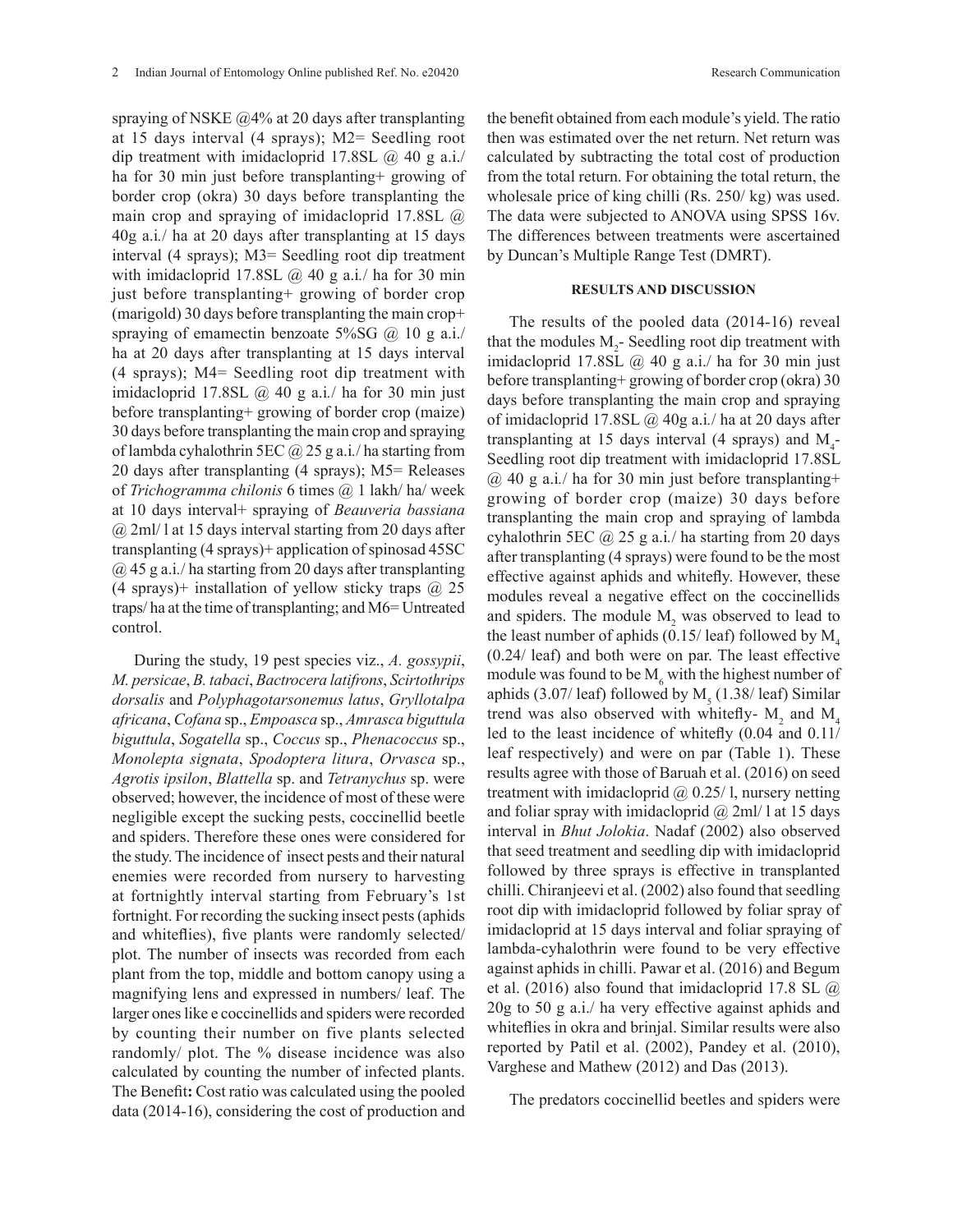| Treatment<br>modules | Aphid<br>(Number        | Whitefly<br>(Number)      | Coccinellid<br>beetles    | Spiders<br>(Number     | Viral diseaxe<br>incidecne | Viral diseaxe<br>incidecne | Viral diseaxe<br>incidecne   | Viral diseaxe<br>incidecne |
|----------------------|-------------------------|---------------------------|---------------------------|------------------------|----------------------------|----------------------------|------------------------------|----------------------------|
|                      | leaf'                   | leaf <sup>1</sup>         | (Number)                  | $plant^1$ <sup>+</sup> | 60 DATS                    | <b>90 DATS</b>             | <b>120 DATS</b>              | 150 DAT\$                  |
|                      |                         |                           | $plant^{-1}$ <sup>#</sup> |                        |                            |                            |                              |                            |
| $M_{1}$              | $0.70(1.09)^{b}$        | $0.21(0.84)$ <sup>b</sup> | $0.35(0.92)^{b}$          | $0.38(0.94)^c$         | 3.13 <sup>a</sup> (10.18)  | 7.29 <sup>ab</sup> (15.66) | $12.50bc$ (20.70)            | $19.79b$ (26.41)           |
| $M_{2}$              | 0.15(0.81) <sup>a</sup> | $0.04(0.73)^a$            | $(0.20)(0.83)^a$          | $0.23(0.85)^{b}$       | $1.04^{\mathrm{a}}$ (5.85) | $3.13a$ (10.18)            | $5.21$ <sup>a</sup> (13.19)  | $7.29a$ (15.66)            |
| $M_{\rm s}$          | $0.78(1.13)^{b}$        | $0.31(0.90)^c$            | 0.65(1.07) <sup>d</sup>   | $0.35(0.92)^c$         | $6.25^b(14.48)$            | $9.38b$ (17.83)            | $16.67$ <sup>c</sup> (24.09) | 23.96 <sup>b</sup> (29.31) |
| $M_{4}$              | $0.24(0.86)^a$          | $0.11(0.78)^a$            | $0.25(0.87)^{a}$          | $0.15(0.80)^a$         | $2.08a$ (8.29)             | 4.17 <sup>a</sup> (11.78)  | $8.33^{ab}$ (16.78)          | $11.46^{\circ}$ (19.79)    |
| $M_{\rm s}$          | $1.38(1.37)^c$          | $0.38(0.94)$ <sup>c</sup> | $0.44(0.97)^c$            | $0.53(1.01)^d$         | $9.38^{\circ}(17.83)$      | $15.63^{\circ}$ (23.28)    | $25.00d$ (30.00)             | $34.38^{\circ}$ (35.90)    |
| $M_{6}$              | $(1.89)^d$              | $0.60(1.05)^d$            | $0.92 (1.19)^e$           | $0.72 (1.10)^e$        | $14.59d$ (22.45)           | $30.21d$ (33.34)           | $43.75^{\circ}$ (41.41)      | 56.25 <sup>d</sup> (48.59) |
| S.Ed. $(\pm)$        | 0.14                    | 0.04                      | 0.04                      | 0.02                   | 1.11                       | 1.80                       | 1.96                         | 1.96                       |
| $CD_{(0.05)}$        | 0.37                    | 0.12                      | 0.09                      | 0.06                   | 2.92                       | 4.74                       | 5.14                         | 5.14                       |
| Treatment modules    |                         | Total cost of             | *Yield                    |                        | Gross returns              | Net returns                |                              | B:C ratio                  |
|                      |                         | cultivation               | (kg/ha)                   |                        | (Rs/ha)                    | (Rs/ha)                    |                              |                            |
|                      |                         | (Rs/ha)                   |                           |                        |                            |                            |                              |                            |
| $M_{1}$              |                         | 183781                    | 2303.98                   |                        | 575995.00                  | 392214.00                  |                              | 2.13:1                     |
| $M_{2}$              |                         | 152201                    | 3564.44                   |                        | 891110.00                  | 738909.00                  |                              | 4.85:1                     |
| M <sub>3</sub>       |                         | 176318                    | 2100.15                   |                        | 525037.50                  | 348719.50                  |                              | 1.98:1                     |
| M <sub>4</sub>       |                         | 153881                    | 2687.94                   |                        | 671985.00                  | 518104.00                  |                              | 3.37:1                     |
| $M_{5}$              |                         | 145691                    | 1511.41                   |                        | 377852.50                  | 232161.50                  |                              | 1.59:1                     |
| $M_{\rm 6}$          |                         | 116181                    |                           | 1059.29                | 264822.50                  | 148641.50                  |                              | 1.28:1                     |

Tables 1. Effect of IPM modules on sucking pests and their natural enemies in king chilli with their cost benefits (2014-16, pooled)

M1=Soil solarisation of nursery bed for 15 days followed by application of organic amendment (neem cake) @ 50 g/m<sup>2</sup> +nylon netting (50 mesh size) of nursery+ clean cultivation (weeding and hoeing) at 15 days interval or as and when necessary and spraying of NSKE @4% at 20 days after transplanting at 15 days interval (4 sprays); M2= Seedling root dip treatment with imidacloprid 17.8SL @ 40 g a.i./ ha for 30 min just before transplanting+ growing of border crop (okra) 30 days before transplanting the main crop and spraying of imidacloprid 17.8SL @ 40g a.i*.*/ ha at 20 days after transplanting at 15 days interval (4 sprays); M3= Seedling root dip treatment with imidacloprid 17.8SL @ 40 g a.i./ ha for 30 min just before transplanting+ growing of border crop (marigold) 30 days before transplanting the main crop+ spraying of emamectin benzoate 5%SG @ 10 g a.i./ ha at 20 days after transplanting at 15 days interval (4 sprays); M4= Seedling root dip treatment with imidacloprid 17.8SL @ 40 g a.i*.*/ ha for 30 min just before transplanting+ growing of border crop (maize) 30 days before transplanting the main crop and spraying of lambda cyhalothrin 5EC @ 25 g a.i*.*/ ha starting from 20 days after transplanting (4 sprays); M5= Releases of *Trichogramma chilonis* 6 times @ 1 lakh/ ha/ week at 10 days interval+ spraying of *Beauveria bassiana* @ 2ml/ l at 15 days interval starting from 20 days after transplanting (4 sprays)+ application of spinosad 45SC  $(a)$  45 g a.i./ ha starting from 20 days after transplanting (4 sprays)+ installation of yellow sticky traps  $(a)$  25 traps/ ha at the time of transplanting; and M6= Untreated control. **\***Data are pooled mean; #Figures in the parentheses are √X+0.5 transformed values; \$ Figures in the parentheses angular transformed values; In a columns, mean followed by similar letters do not differ statistically by DMRT (p= 0.05); DAT= Days after transplanting; Price of king chilli/ kg Rs. 250

significantly suppressed by the modules with systemic insecticides i.e,  $M_2$  and  $M_4$  led to the least number of coccinellids and spiders due to imidacloprid and lambda cyhalothrin; in these coccinellids (0.20 and 0.25/ plant, respectively) were less, followed by  $M<sub>1</sub>$  $(0.35/\text{plant})$ . The module  $M<sub>4</sub>$  with lambda cyhalothrin led to the least number of spiders (0.15/ plant) followed by  $M_2$  (imidacloprid as a foliar spray- 0.23/ plant) and significantly differing from each other (Table 1). Maximum number of spiders were observd in  $M<sub>6</sub>$  untreated control (0.72/ plant) followed by  $M<sub>5</sub>$ (0.53/ plant) and were significantly different. Similar results were obtained by Sechser et al. (2003), Seal et al. (2006) and Khani et al. (2012) with imidacloprid proved to be harmful to coccinellids. Karthikeyan et al. (2008), Fritz et al. (2013) and Rodrigues et al. (2013) observed that spiders were significantly reduced with lambda cyhalothrin was sprayed in rice. Sasikumar and Kumar (2012) also observed that the spiders are

reduced with foliar application of lambda cyhalothrin and imidacloprid in sesame crop and Sherawat et al. (2015) with imidacloprid on spiders in Pakistan. The pooled data presented in Table 1 reveals that there was a significant reduction in viral disease incidence in all the treatment modules, ranging from 7.29 to 56.25% at 150 days after transplanting; and among the modules,  $M_2$  was the most effective (7.29 %) followed by  $M_4$ (11.46%) which were on par. These results corroborate with those of Pandey et al. (2010) and Panduranga et al. (2011). Baruah et al. (2016) also observed that seed treatment with imidacloprid  $\omega$  0.25/ l + nursery net + foliar spray with imidacloprid  $\omega$  2ml/ 1 at 15 days interval up to 60 days after transplantation was found to be the most effective in reducing the viral disease complex in *Bhut Jolokia*. Raju S.G. (2010) who observed imidacloprid as the most effective minimizing the vector of chilli leaf curl virus as well as disease incidence in chilli. The insecticidal treatment modules